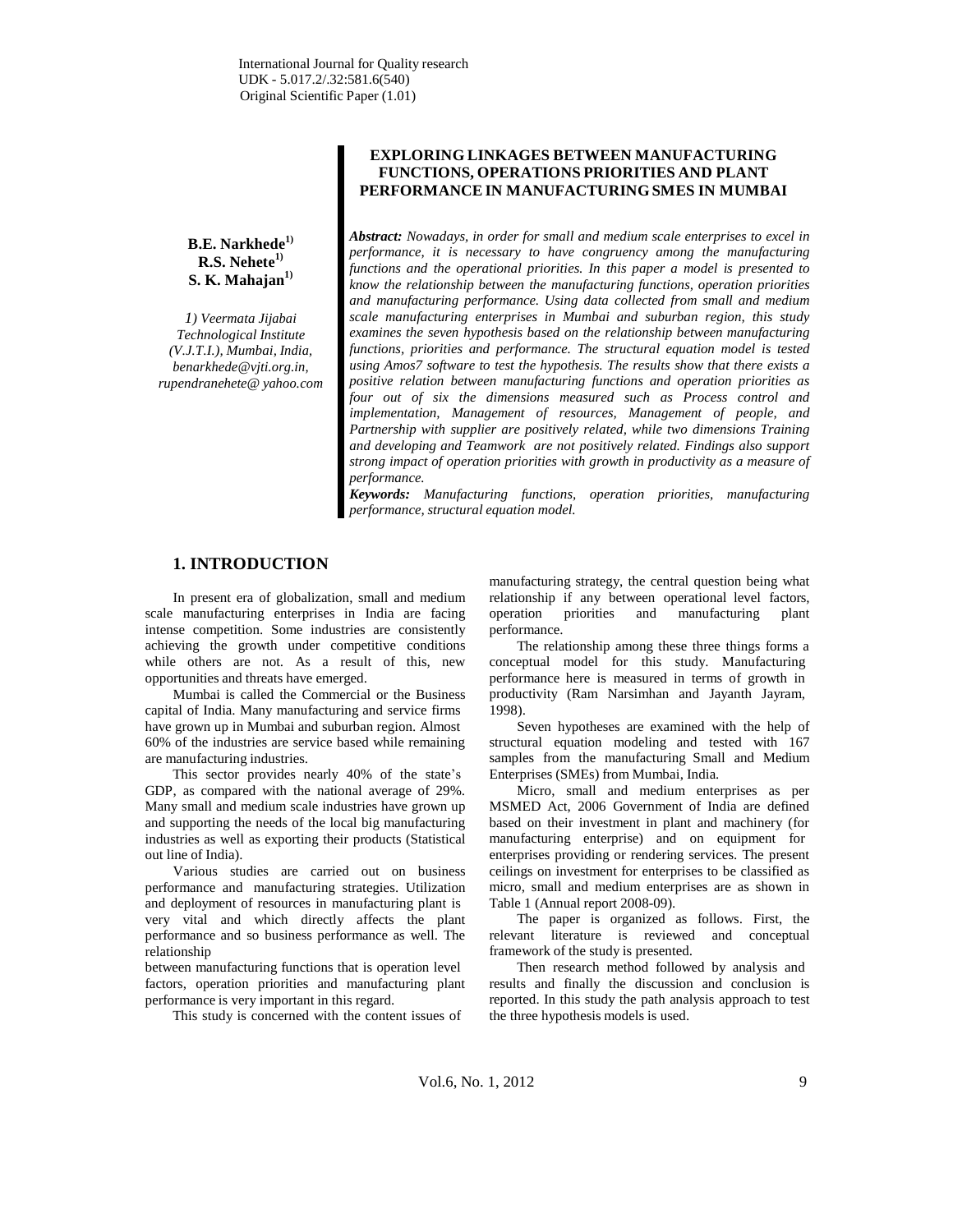

International Journal for Quality Research

| Table 1 Ceiling on investment for micro, small and medium scale enterprises |  |
|-----------------------------------------------------------------------------|--|
|-----------------------------------------------------------------------------|--|

| Classification | <b>Manufacturing Enterprises</b> | Service Enterprises             |
|----------------|----------------------------------|---------------------------------|
| Micro          | Rs. $2.5$ million / Rs. $25$     | $Rs. 1$ million / $Rs. 10$ lakh |
|                | lakh (US\$ 50,000)               | (US\$ 20000)                    |
| Small          | $Rs.50$ million / $Rs.5$ crore   | Rs. 20 million / Rs 2 crore     |
|                | (US\$ 1 million)                 | (US\$ 0.4 million)              |
| Medium         | $Rs 100$ million / $Rs 10$       | Rs. 50 million / Rs 5 crore     |
|                | crore (US\$ 2 million)           | (US\$ 1 million)                |

#### **2. LITERATURE REVIEW**

Skinner (1969) conceived a model for manufacturing strategy in which the competitive environment suggest a basic business strategy which in turn suggest the manufacturing mission or strategy. This mission can be encapsulated in to choices made with respect to four competitive priorities: cost, quality, delivery and flexibility. The design of the manufacturing system can be made to fit the strategy by making appropriate tradeoff or decisions in key areas. Further, Skinner suggested five areas where tradeoff decisions had to be made to assure a fit between business strategy and manufacturing: 1) plant and equipment 2) production planning and control 3) labour and staffing 4) product design/engineering; and 5) organization and management. Haynes and Wheelwright (1984) added process and infrastructure in the list of strategic choices. The key competitive priorities are quality, flexibility, delivery, and cost. The key structural issue involves process technology; capacity etc. and infrastructural issues include quality management, human resource management, organizational culture etc. Infrastructural issues are very important for an organization to achieve sustainable competitive advantage.

Tufan kok and Erhan Bozdag (2009) concluded in their study that the statistical association between manufacturing parameters and firm performance indicate that product design performance, fixture utilization, setup and production planning performance have positive impact, while capacity utilization and finished product inventory need have negative impact on firm performance. Kitazawa and Sarkis (2000) concluded in their study that employee empowerment and their willingness to make suggestions for improvement are critical elements in manufacturing performance. Organization culture plays an important role in organization processes, the extent of team work and reward/ recognition system which may drive people towards the organizational goals.

Bryan D. Prescott (1995) has presented ten essentials for business success such as customer centered organization, customer centered leadership, customer centered strategy, management of people, training and developing people, management of resources, process control and improvement, customer

satisfaction, employee satisfaction and; community satisfaction.

So based on literature review for this study we selected the six independent (observed) variables as a measure of operating level factors namely Process control & improvement, Management of resources, Management of people, Training & developing people, Team Work and, Partnership with Suppliers.

The first construct process control and improvement refers to the productivity and flexibility are as good as, or better than, the best of competition; processes are under control and innovation and continuous improvement are encouraged (Bryan D. Prescott, 1995, Skinner W.,1974, Haynes R.H., Wheelwright S.C., 1984, T. J. Hill ,1992, Eve D. Rosenzweig, and George S. Easton, 2010, Tufan kok and Erhan Bozdag, 2009).

The second construct management of resources refers to utilization of resources is on a par with the best of the competition and technology is effectively used to improve productivity and flexibility (Bryan D. Prescott, 1995, Haynes R.H., Wheelwright S.C., 1984, Eve D. Rosenzweig, and George S. Easton, 2010, Tufan kok and Erhan Bozdag, 2009).

The third construct management of people refers to the employing flexible leadership style, insist on personal responsibility for quality and provide the tools, information, empowerment, and support required for people to participate in a quest for excellence in all aspect of the business (Bryan D. Prescott, 1995, Skinner W.,1974, Haynes R.H., Wheelwright S.C., 1984, T. J. Hill ,1992, Buffa,1984, Fine & Hax, 1985, Peter T. Ward et.al.1998, Eve D. Rosenzweig, and George S. Easton, 2010)

The forth construct training & developing people refers to the supply of qualified, competent and flexible people which are sufficient to meet operational demands and contingencies and training is cost effective and based on company standards (Bryan D. Prescott, 1995, Fine & Hax, 1985, Ricardo M. Pino 2007, Eve D. Rosenzweig, and George S. Easton, 2010).

The fifth construct team Work refers to the cumulative actions of the team (group of people) during which each member of the team subordinates his individual interest and opinions to fulfill the objectives or goals of the group (Besterfield Dale H. et.al., 2003, Flynn Barbara B; Sakakibara Sadao; Schroeder Roger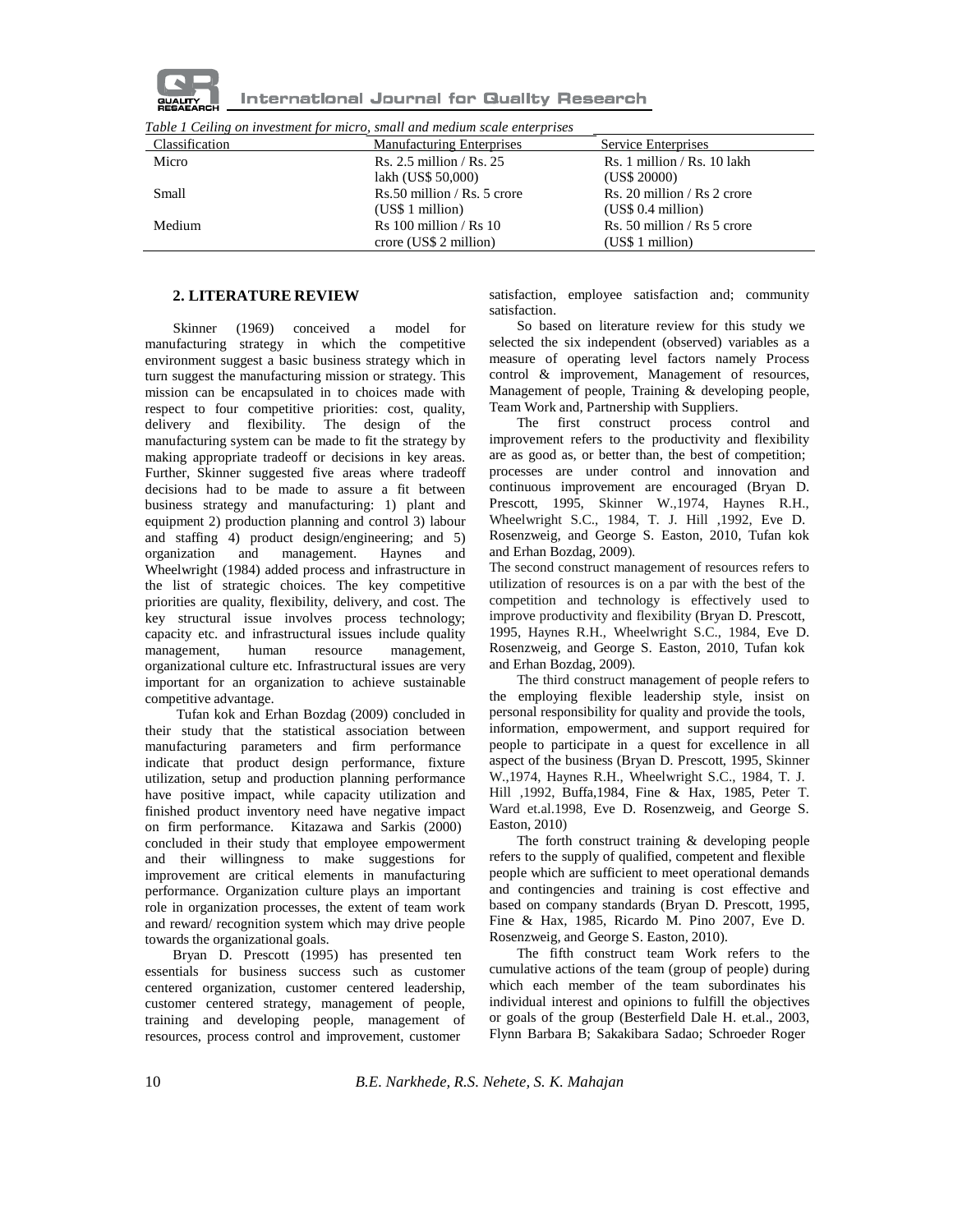

G., 1995, Eve D. Rosenzweig, and George S. Easton, 2010)

The sixth construct supplier partnership refers to long term commitment to achieve quality, increased efficiency, lower cost, innovation and continuous improvement of products and services between two or more organizations (Ricardo M. Pino, 2007, Eve D. Rosenzweig, and George S. Easton, 2010)For operations to function as a coordinated unit, the decisions and actions of the different departments within operations should be guided by a common set of competitive priorities. Hayes and Wheelwright (1984) have proposed that congruency among operations managers should exist at two levels. They should agree on (1) where the organization is trying to go (competitive goals or priorities) and (2) the day-to-day decisions that involve trade-offs among priorities and that, over time, create a pattern of manufacturing strategy. Various manufacturing practices such as TQM, JIT etc. are followed in industries to excel in organizational performance. The objective of the practices, as management commitment and training to workers, is to produce improvement in operative and business performance (Powell, 1995). Operation level factors considered in this literature are the one which followed by this practices.

#### **2.1 Operations (competitive) priorities**

Competitiveness refers to a firm's ability to develop strategies to cope with the changing business and manufacturing environment, and the firm's ability to respond to the uncertainties in the dynamic business environment of recent times. Much research has been conducted in relation to competitiveness. Kim and Arnold (1992) defined the competitiveness of a firm as quality, cost, lead time and flexibility level Kim JS, Arnold P (1992). In this study these four competitive priorities cost, quality, delivery and flexibility are considered and its effect on productivity as a business performance is selected.

Various studies have suggested different dimensions of manufacturing capabilities (White, 1996). For instance, Wood et al. (1991) examined the dimensions of manufacturing capabilities that focus on the following capabilities: low price, high product performance, high durability, high product reliability, short delivery time, delivery on due date, product customization, number of features, product cost, conformance to design specifications, improved manufacturing quality, cost, on-time delivery, product cost, quality consistency, quality perceived by customer, and product price. Likewise, Vickery et al. (1993) suggest a list of production competence characteristics including product flexibility, volume flexibility, process flexibility, low product cost, delivery speed, delivery dependability, production lead time, product reliability, product durability, quality, competitive pricing, and low

price. In these studies, several items are very similar and they offer opportunity for combination (White, 1996). For instance, production lead time can be categorized as a sub-dimension of delivery. Also, it seems reasonable to combine product cost, low price, and competitive pricing under the dimension of cost. Recent studies on manufacturing performance also support the dimensions of operation priorities as cost, quality, delivery, and flexibility (Jorn-Henrik Thun,2008, Tufan kok and Erhan Bozdag, 2009, Natasa Vujica Herzog, Stefano Tonchia, Andrej Polajnar, 2009). The notion of manufacturing capability is well-established in the manufacturing/operations management literature. Being a part of the strategic objective, manufacturing strategy has an impact on the development of competitive capabilities (Vickery et al., 1997). Driven by its business strategies, a firm sets competitive priorities and develops action plans. As action plans are implemented, manufacturing competencies are developed and these competencies allow a firm to build manufacturing capabilities that enable them to compete in the market (Koufteros et al., 2002).

Based on the literature review, consensus on the dimensions of manufacturing capability exists within the empirical literature. Hayes and Wheelwright (1984) have defined this term as price (cost), quality, delivery dependability, and flexibility. Similarly, Ferdows and De Meyer (1990) identified four dimensions: cost, quality, dependability, and flexibility. The competitive priorities or operation performance can be measured in terms of cost, quality, flexibility delivery and productivity of labour.

#### **2.2 Manufacturing plant performance**

Measuring business performance is an essential process that must be executed in order to gain a competitive edge in the market, and to promptly and flexibly cope with customer needs. This metric enables efficient internal operations of the firm. The attainment of quality and flexibility leads to lower cost and productivity improvement due to reduced inventory, scrap, and rework cost and external failure costs. Lower costs, flexibility and improved delivery dependability, in turn lead to superior level of customer satisfaction, resulting in better sales and profits (Ram Narsimhan, Jayanth Jayram, 1998). Performance measurement of manufacturing is an important issue to measure the effectiveness in qualitative and quantitative metrics. Lockamy (1998) have suggested a model for development of quality focused performance measurement system. Bititci et al. (2000) described specifications for framework for dynamics of a performance measurement system. Medori and Steeple (2000) have suggested a framework for auditing a performance measurement system. Manufacturing performance is operationalized in this study in terms of growth in productivity.

Vol.6, No.1, 2012 11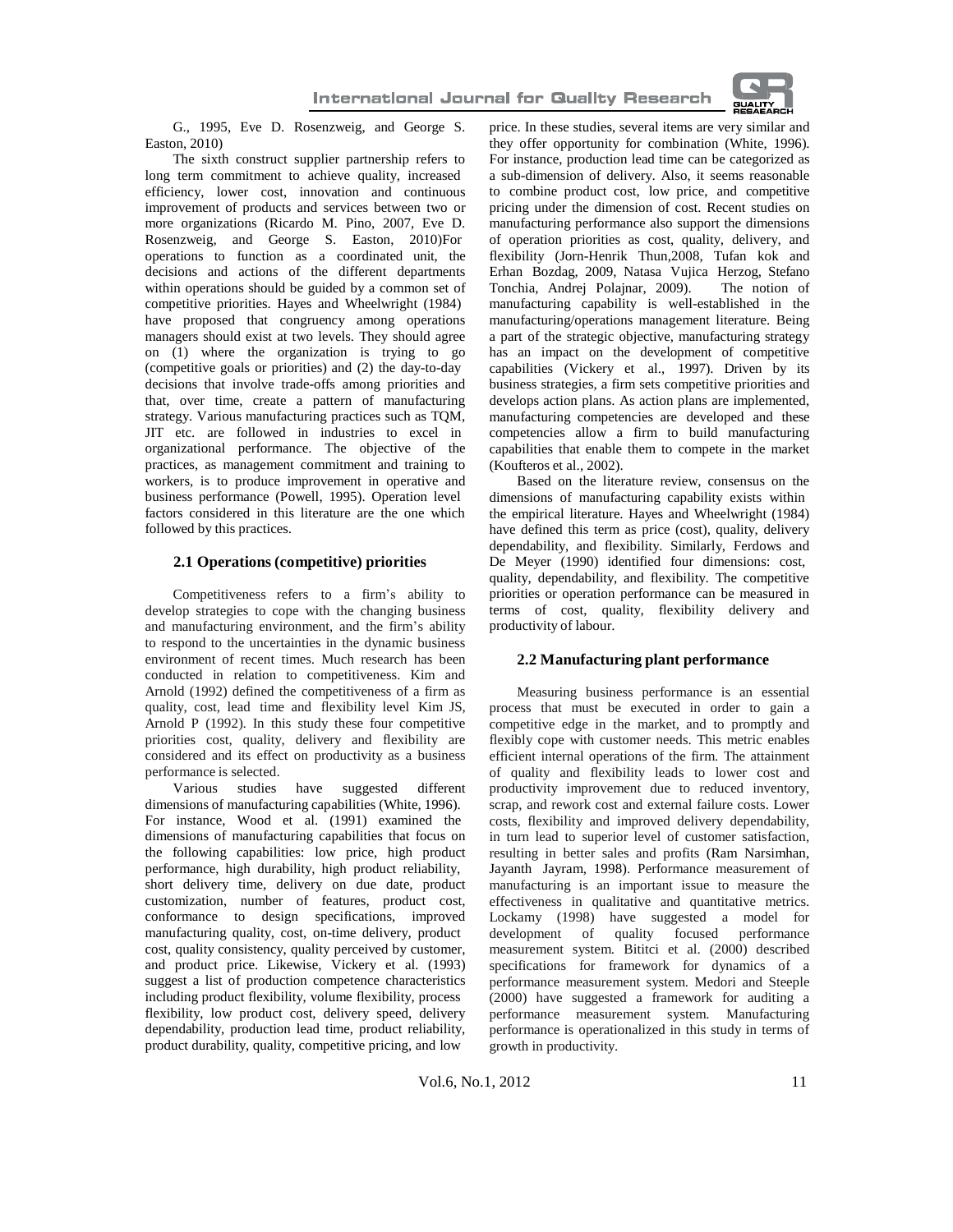

## **3. CONCEPTUAL FRAMEWORK**

is governed by the conceptual framework presented in Figure 1;

The investigation in the scope of research problem



*Figure1 Conceptual framework for the study*

## **4. HYPOTHESIS**

Based on theoretical framework the following hypotheses are investigated in the empirical analysis:

- H1: Process control and implementation is positively related to operational priorities of SMEs.
- H2: Management of resources is positively related to operational priorities of SMEs.
- H3: Management of people is positively related to operational priorities of SMEs.
- H4: Training and developing people (continuous improvement) is positively related to operational priorities of SMEs.
- H5: Partnership with supplier is positively related to operational priorities of SMEs.
- H6: Teamwork is positively related to operational priorities of SMEs.
- H7: Operational priorities have a strong impact on growth in productivity.

These hypotheses will be tested empirically in the following based on data collected from the manufacturing SMEs in Mumbai and nearby area.

## **5. RESEARCH METHOD**

#### **5.1 Data collection**

The initial sampling that is list of SMEs in Mumbai

and nearby areas such as Thane and NaviMumbai is obtained from the district industrial centers of Mumbai and Thane region and Mumbai yellow pages. While the Mumbai Yellow Pages databases did not provide details of firm size.

The criterion of selection is the turnover of industry as per the definition of SMEs in Indian context. This left a final list of 2100 sampling units.

#### **5.2 Procedure**

Anticipating 15-18 percent response rate postal questionnaires were sent to 900 owners.

The questionnaire was addressed personally to the Managing Director/ Works Manager/ Owner of each firm. In the first six weeks, 167 SMEs responded, a rate of 18.55 percent.

#### **5.3 Data Entry**

Each business owner was required to make responses on the questionnaire, which were coded and manually entered into SPSS version 15.0.

Accuracy of the data file was ensured by careful proofreading of the original data against the computerized data file, as well as examination of descriptive statistics and graphic representations of the variables (Tabachnick & Fidell, 2007).

Table 2 shows descriptive statistics of respondent companies.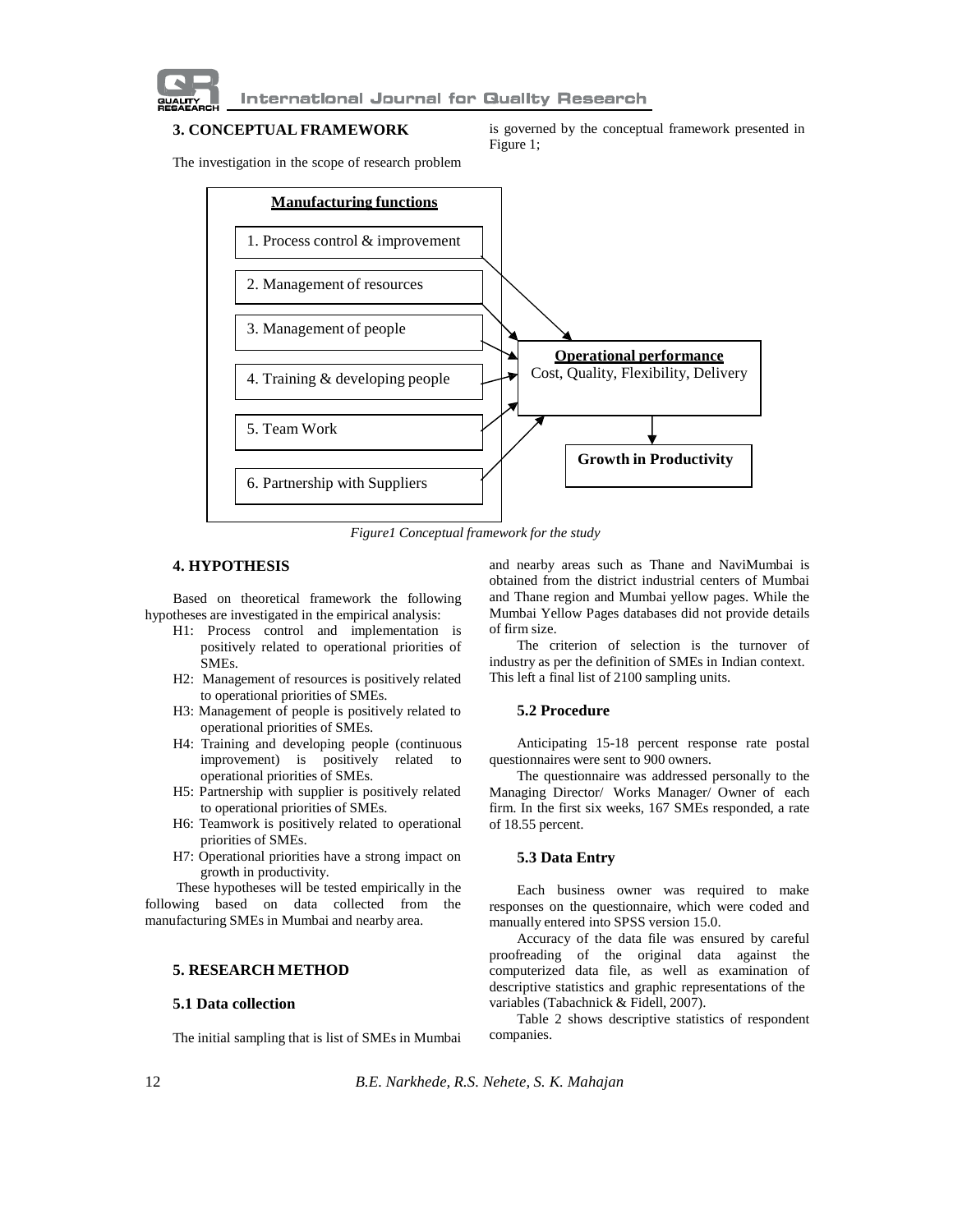

| <b>International Journal for Quality Research</b> |  |  |  |  |
|---------------------------------------------------|--|--|--|--|
|---------------------------------------------------|--|--|--|--|

| Table 2 Profile of respondent SMEs          |           |    |            |  |  |  |  |
|---------------------------------------------|-----------|----|------------|--|--|--|--|
| Parameter                                   | Number    | of | Percentage |  |  |  |  |
|                                             | companies |    |            |  |  |  |  |
| <b>Number</b><br>$\mathfrak{o}\mathfrak{f}$ |           |    |            |  |  |  |  |
| employees                                   | 14        |    | 8.38       |  |  |  |  |
| 1. $< 6$                                    | 34        |    | 20.36      |  |  |  |  |
| $6 - 20$<br>2.                              | 45        |    | 26.95      |  |  |  |  |
| $3.21-50$                                   | 53        |    | 31.74      |  |  |  |  |
| 4. 51-100                                   | 21        |    | 12.57      |  |  |  |  |
| 5. > 100                                    |           |    |            |  |  |  |  |
|                                             | 167       |    | 100        |  |  |  |  |
| Total                                       |           |    |            |  |  |  |  |
| Sales<br>turnover                           |           |    |            |  |  |  |  |
| (US \$)                                     | 72        |    | 43.11      |  |  |  |  |
| $1. \leq 50000$                             | 95        |    | 56.89      |  |  |  |  |
| 50000-<br>2.                                |           |    |            |  |  |  |  |
| 100000                                      | 167       |    | 100        |  |  |  |  |
| Total                                       |           |    |            |  |  |  |  |
| <b>Sector</b>                               |           |    |            |  |  |  |  |
| 1.machinary<br>and                          | 39        |    | 23.35      |  |  |  |  |
| equipment                                   | 23        |    | 13.77      |  |  |  |  |
| 2.packaging                                 | 21        |    | 12.57      |  |  |  |  |
| 3.autobile                                  | 29        |    | 17.37      |  |  |  |  |
| 4.chemical                                  | 19        |    | 11.38      |  |  |  |  |
| 5.food processing                           | 36        |    | 21.56      |  |  |  |  |
| 6.metal                                     |           |    |            |  |  |  |  |
| processing                                  | 167       |    | 100        |  |  |  |  |
| Total                                       |           |    |            |  |  |  |  |

## **5.4 Measures**

The perceptual measures of operational level factors, manufacturing competitive priorities, and manufacturing plant performance used in this study were mostly drawn from existing scales found in various research studies. Appendix-A provides the measurement scales.

In the case of operational level factors, respondent

*Table 3 Principal component analysis*

were asked to rate the extent to which statements regarding practice implementation applied to their plant , as compared to their industry average (1=strongly disagree, 6= strongly disagree). Respondent were asked to rate their plants manufacturing competitive capabilities as indicated by performance relative to that of their principal competition (1= poor, 2=average,  $3 = \text{good}, 4 = \text{very good}, 5 = \text{excellent}.$ 

For manufacturing plant performance we used two measures of growth in productivity that is percentage change in output and percentage change in productivity.

For the multi-item scales we executed principle components factor analysis in order to determine scale unidimensionality.

In each case all the items loaded significantly on only one factor with an eigenvalue greater than 1. For each scale (except one) the nem scores explained more than 50% of the factor variance. Coefficient alpha exceeded .70 for each of the scales.

There were no significant difference between small and medium scale manufacturing firms studied (based on t-test).

#### **5.5 Reliability and validity analyses**

The reliability and validity of the measures were assessed through the determination of the Cronbach alpha coefficients, content validity and the use of factor analyses. The correlations of each measure are shown in Table 3.

The reliability coefficients are shown at the bottom and ranges from 0.637 to 0.951.

Acceptable value of alpha is 0.60; several researchers have noted that alphas of between 0.50 and 0.60 are generally acceptable for exploratory research (Srinivasan, 1985; Nunnaly and Bernstein, 1994; Gupta and Somers, 1996).

Last, Gupta and Somers (1996) argued that since alpha is a function of the number of items in the composite, it tends to be conservative and thus our alpha values indicate acceptable levels of reliability

| <b>Construct</b>                        | <b>KMO-MSA</b> | Bartlett sphericity (p<br>value) | Number of factors<br>indicated | % Variance |
|-----------------------------------------|----------------|----------------------------------|--------------------------------|------------|
| Process control and implementation (Pc) | 0.634          | 0.00                             | ◠                              | 75.57      |
| Management of resources (Mr)            | 0.596          | 0.00                             |                                | 75.04      |
| Management of people(Mp)                | 0.493          | 0.00                             |                                | 78.96      |
| Training and developing people (Td)     | 0.625          | 0.00                             |                                | 78.26      |
| Partnership with supplier (Ps)          | 0.779          | 0.00                             |                                | 72.79      |
| Teamwork (Tw)                           | 0.557          | 0.00                             |                                | 42.40      |
| Cost                                    | 0.500          | 0.00                             |                                | 82.58      |
| <b>Ouality</b>                          | 0.500          | 0.00                             |                                | 82.51      |
| Flexibility                             | 0.596          | 0.00                             |                                | 95.51      |
| Delivery                                | 0.500          | 0.00                             |                                | 84.25      |
| Growth in productivity                  | 0.500          | 0.00                             |                                | 82.08      |

Vol.6, No.1, 2012 13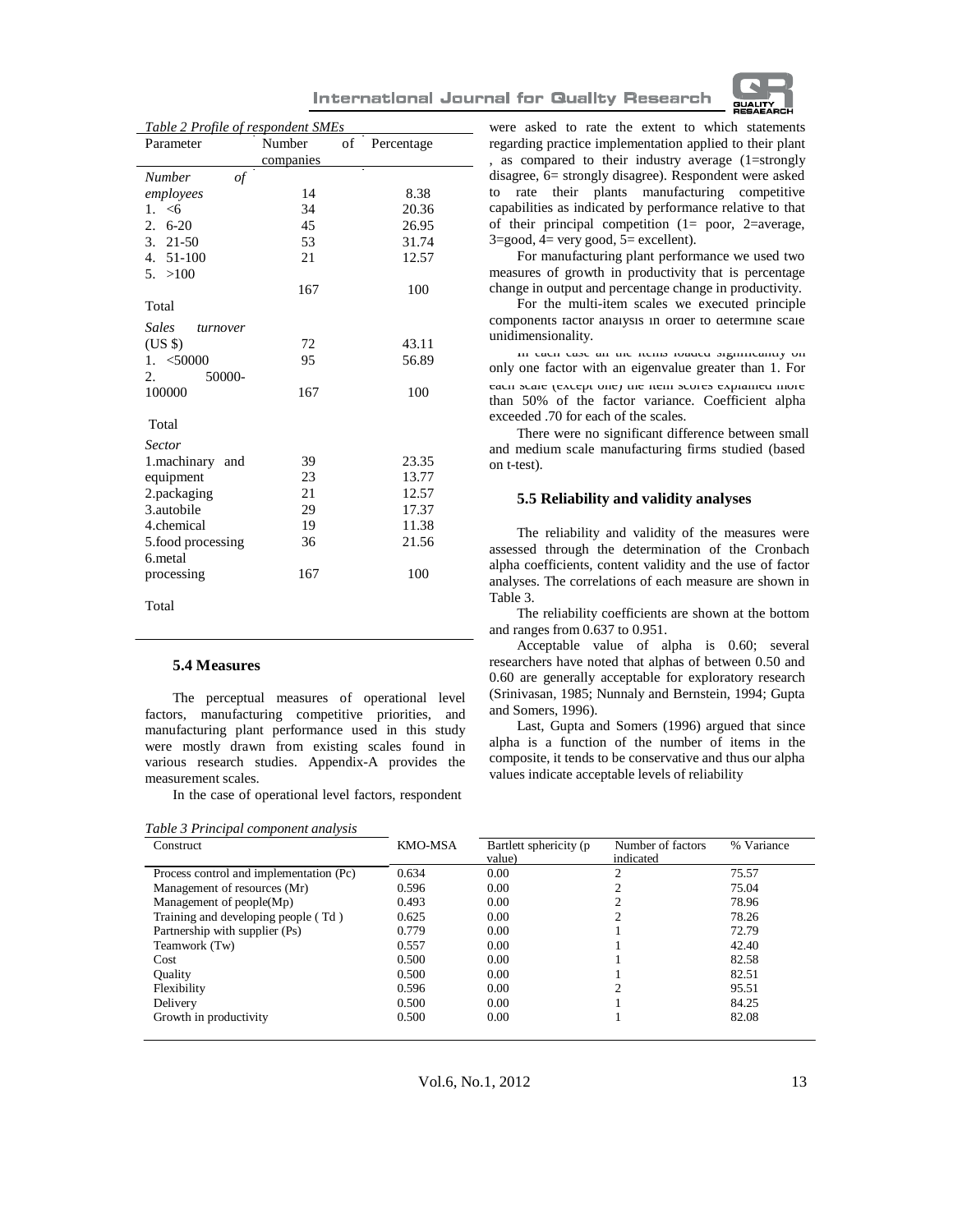

We used factor analyses to examine measurement convergent and discriminant validity. Convergent validity is typically considered to be satisfactory when items load high on their respective factors. All items had high loadings (greater than 0.40) on their respective factors, signifying desirable measurement convergent validity. Discriminant validity was assessed by examining whether each item loaded higher on the respective factor than on other constructs. The overall results indicated minimal cross-loadings signifying that reasonable discriminant validity has been achieved (refer appendix-A).

Principal component analysis was performed with SPSS on all the constructs. An important assumption for EFA is that measured variables are sufficiently intercorrelated to produce representative factors. Three criteria were used to assess whether this assumption was met by the data. First, the Bartlett test of sphericity was used to assess whether the correlation matrix was an identity matrix. A significant value would indicate that there were significant correlations among at least some of the variables. Second, the Kaiser-Meyer-Olkin (Kaiser, 1974) overall measure of sampling adequacy (MSA) should exceed 0.5 before proceeding with factor analysis. Third, MSA values for each individual variable should be above 0.5 (Sharma, 1996; Hair et al., 2006).

The results for these tests are summarized in Table 3;

| Table 4 Correlations |
|----------------------|
|                      |

|                   | Mean | Std. Deviation | $\mathbf{p} \mathbf{c}$ | $\rm{m}$     | $\mathbf{A} \mathbf{p}$ | $\Gamma\!d$  | $\Gamma \text{w}$ | $\mathbf{p}$ | cost         | delivery     | ${\rm Hex}$  | Quality      | Productivity |
|-------------------|------|----------------|-------------------------|--------------|-------------------------|--------------|-------------------|--------------|--------------|--------------|--------------|--------------|--------------|
| P <sub>c</sub>    | 5.03 | 1.374          | $\mathbf{1}$            |              |                         |              |                   |              |              |              |              |              |              |
| Mr                | 4.44 | 1.468          | $.169**$                | $\mathbf{1}$ |                         |              |                   |              |              |              |              |              |              |
| Mp                | 4.66 | .935           | $-196$                  | .223         | $\mathbf{1}$            |              |                   |              |              |              |              |              |              |
| Td                | 4.69 | 1.113          | $-.063$                 | .195         | $.259*$                 | $\mathbf{1}$ |                   |              |              |              |              |              |              |
| Tw                | 5.00 | 1.239          | .060                    | .136         | .025                    | .116         | $\bf{l}$          |              |              |              |              |              |              |
| Ps                | 5.27 | 1.346          | .077                    | .411**       | .233                    | $-.135$      | .000              | $\mathbf{1}$ |              |              |              |              |              |
| Cost              | 3.80 | 1.257          | $-136$                  | .163         | $-133$                  | $-.237*$     | .093              | .051         | $\mathbf{1}$ |              |              |              |              |
| Delivery          | 3.49 | .992           | $.263*$                 | $.328**$     | .176                    | .170         | .000              | .208         | $-.184$      | $\mathbf{1}$ |              |              |              |
| Flex              | 3.94 | 1.293          | .161                    | .007         | .028                    | $-.063$      | .045              | .005         | $-.218$      | $-.187$      | $\mathbf{1}$ |              |              |
| Quality           | 3.70 | 1.407          | .123                    | .011         | .164                    | .038         | $-.009$           | $-.060$      | .051         | $-.072$      | .228         | $\mathbf{1}$ |              |
| Productivit /     | 3.71 | 1.335          | .178                    | .199         | $-.083$                 | .049         | .045              | .002         | $.277*$      | $-194$       | .215         | $.522**$     | $\mathbf{1}$ |
| Cronbach $\alpha$ |      |                | 0.951                   | 0.909        | 0.842                   | 0.894        | 0.637             | 0.915        | 0.772        | 0.771        | 0.785        | 0.728        | 0.740        |

\*\* Correlation is significant at the 0.01 level (2-tailed).

\* Correlation is significant at the 0.05 level (2-tailed).

#### **6. RESULTS**

The structural equation modeling approach is employed to test the hypothesis and to gain interpretational clarity of the relationships among the

constructs. The figure 2 shows the path analysis model for the constructs.

The overall fit for the model was very good chi square=27.776; df=24; CFI=0.921; RMSEA=0.048; GFI=0.936 and AGFI=0.824).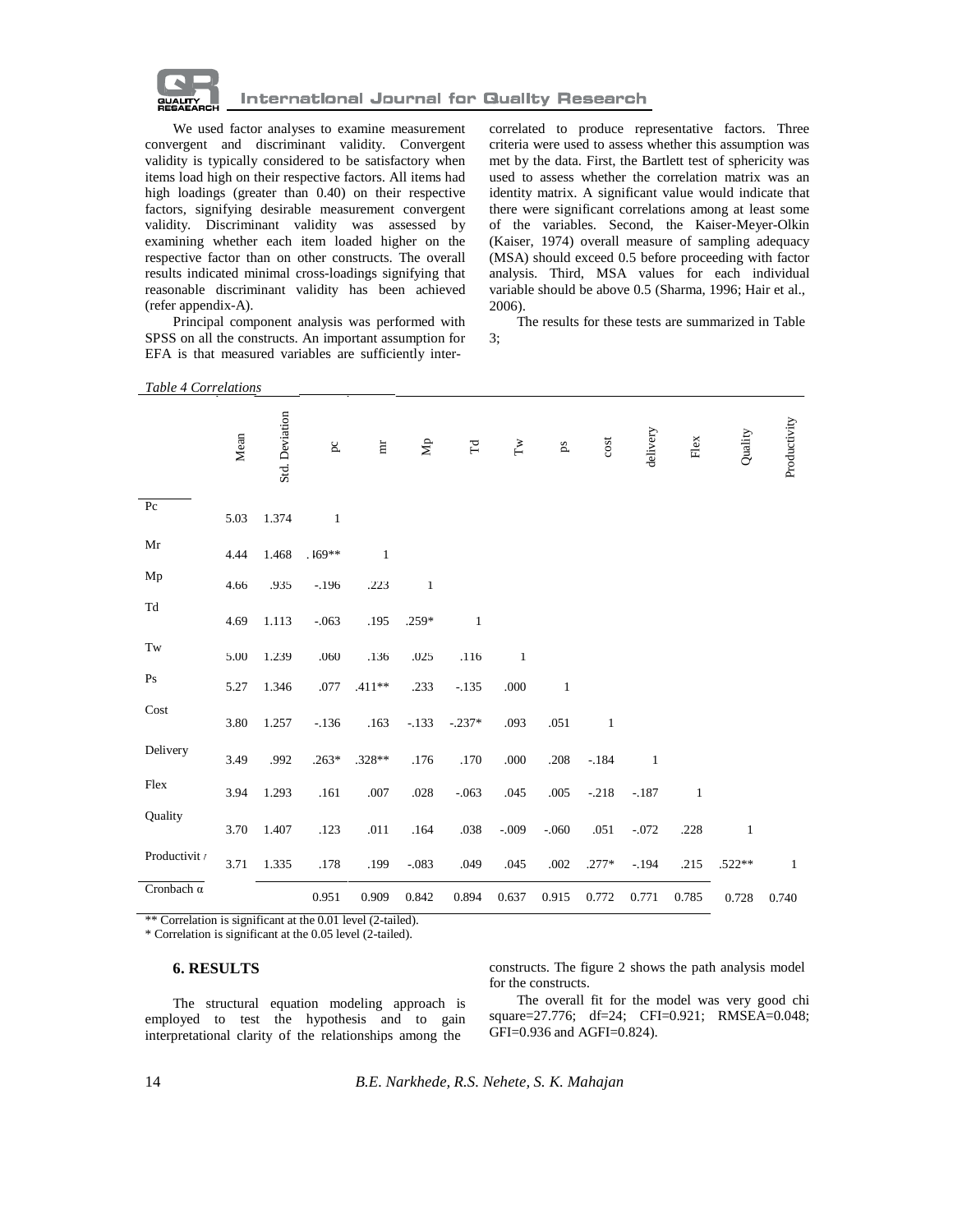

*path analysis model*

*Figure 2 Results of*

 $\overline{\phantom{0}}$ 

**GUALITY** 

| <b>Impact of</b>                      | <b>Path coefficient</b> |  |
|---------------------------------------|-------------------------|--|
| Process control and implementation on |                         |  |
| Cost                                  | $-10289642$             |  |
| Quality                               | .29965303               |  |
| Flexibility                           | .16153149               |  |
| Delivery                              | .18115451               |  |
| Management of resources on            |                         |  |
| Cost                                  | .05661217               |  |
| Quality                               | $-.24941077$            |  |
| Flexibility                           | .01111151               |  |
| Delivery                              | .22799770               |  |
| Management of people on               |                         |  |
| Cost                                  | $-17514994$             |  |
| Quality                               | .21973219               |  |
| Flexibility                           | .11225527               |  |
| Delivery                              | .11980642               |  |
| Training and developing people on     |                         |  |
| Cost                                  | $-.05878985$            |  |
| Quality                               | $-.00364437$            |  |
| Flexibility                           | -.13722079              |  |
| Delivery                              | $-.08715154$            |  |
| Partnership with supplier on          |                         |  |
| Cost                                  | .21592144               |  |
| Quality                               | $-.07625419$            |  |

 $\overline{\phantom{a}}$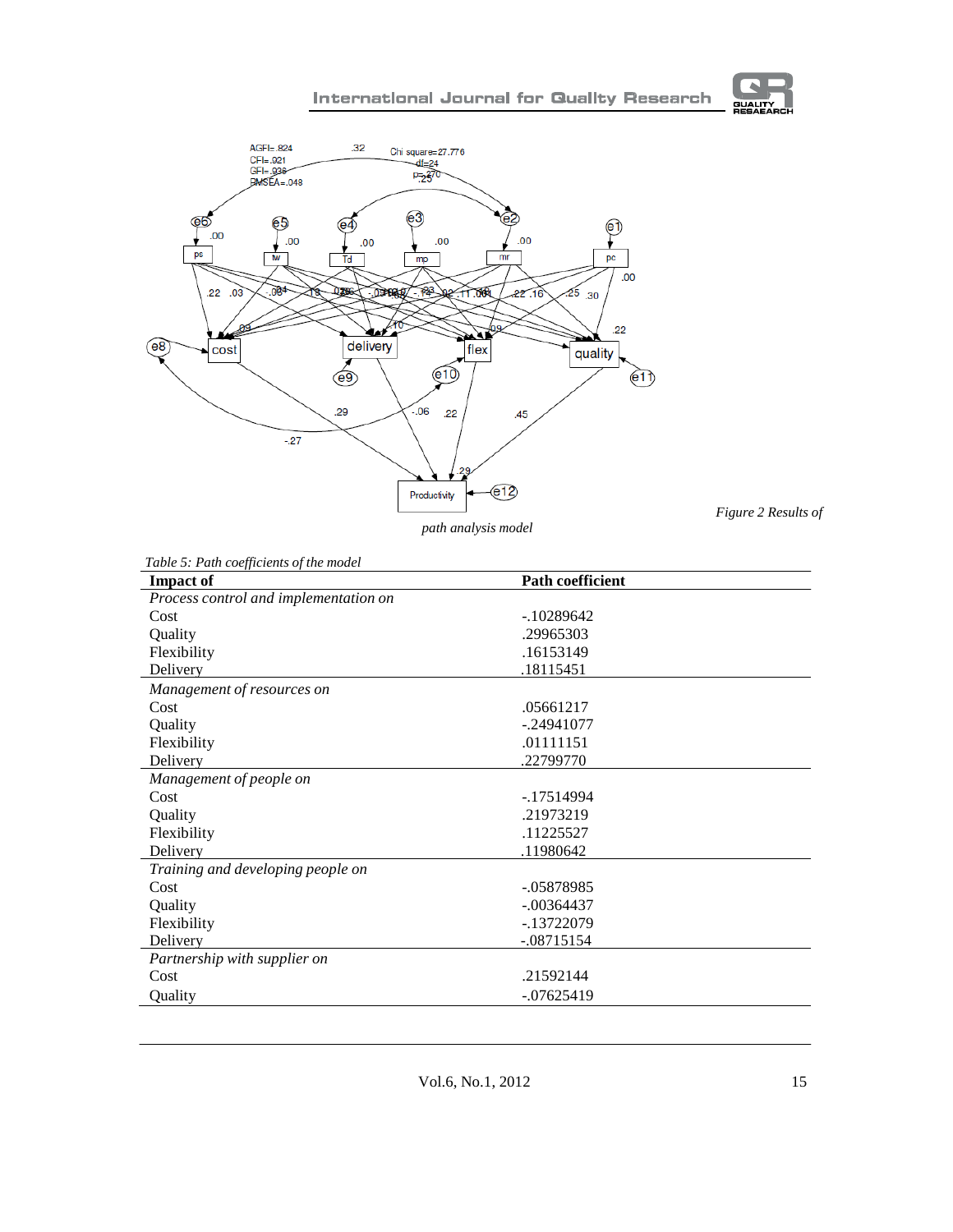

| Flexibility            | $-15656011$  |
|------------------------|--------------|
| Delivery               | .03600243    |
| Teamwork on            |              |
| Cost                   | .03135462    |
| Quality                | $-.02490837$ |
| Flexibility            | .09528353    |
| Delivery               | .01571512    |
| Cost on                |              |
| Growth in productivity | .28846117    |
| Quality on             |              |
| Growth in productivity | .44590453    |
| <i>Flexibility on</i>  |              |
| Growth in productivity | .21791484    |
| Delivery on            |              |
| Growth in productivity | $-.05576850$ |
|                        |              |

Our first hypothesis is,

*H1: Process control and implementation is positively related to operational priorities of SMEs.*

For this hypothesis to be supported, at least one significant path from the process control and implementation to the operation priority should exist. The result from table shows that all the path except cost are positive and **supporting** the hypothesis.

The second hypothesis is,

*H2: Management of resources is positively related to operational priorities of SMEs.*

Management of resources not significantly affects the cost, quality and flexibility but affects significantly delivery of operation priority. So this hypothesis is **supported**.

The third hypothesis is,

*H3: Management of people is positively related to operational priorities of SMEs.*

Quality, delivery and flexibility is significantly affecting the operation priority while cost is not affecting significantly, so this hypothesis is **supported**.

The fourth hypothesis is,

*H4: Training and developing people is positively related to operational priorities of SMEs.*

This hypothesis is **not supported** as no path significantly affects the operation priority.

The fifth hypothesis is,

*H5: Partnership with supplier is positively related to operational priorities of SMEs.*

This hypothesis is **supported** as cost is affecting operation priority significantly while others not so significantly. The sixth hypothesis is,

*H6: Teamwork is positively related to operational priorities of SMEs.*

This hypothesis is **not supported** as none of the component of operation priority is significantly affected by teamwork.

*H7: Operational priorities have a strong impact on growth in productivity.*

Cost, quality, flexibility are significantly affecting growth in productivity while delivery not affecting significantly, so this hypothesis is **supported**.

#### **7. DISCUSSION**

The goal of the study was to find out effect of manufacturing functions on operations priority and plant performance. Several notable findings are evident from our results.

The literature has noted that infrastructural issues are very important for an organization to achieve sustainable competitive advantage. Therefore the impact of manufacturing functions considered in this study is seen on operations priorities such as cost, quality, flexibility and delivery (Łukasiński, 2011).

Table 6 depicts values of overall mean, standard deviation and means for small and medium scale industries.Figure 3 gives average values of operations priorities for different priorities of small and medium scale industries. Note that values are unstandardized values on five point Likert scale.

Many small and medium scale industries are giving more importance to lower cost as evident from mean 3.18. Whereas small scale industries mean is 3.92, which shows these industries gives more importance to cost compared to medium scale.

While quality, flexibility and delivery means of medium scale industries are more 3.79, 4.11 and 4.19 respectively as compared to small scale industries, which show these priorities, are given more importance by medium scale industries in Mumbai and nearby area. Growth in productivity is more for medium scale industries as compared to small scale industries as evident from means 3.98 and 3.35 respectively.

The reason may the manufacturing functions are well managed be in medium scale industries to achieve the operations priorities.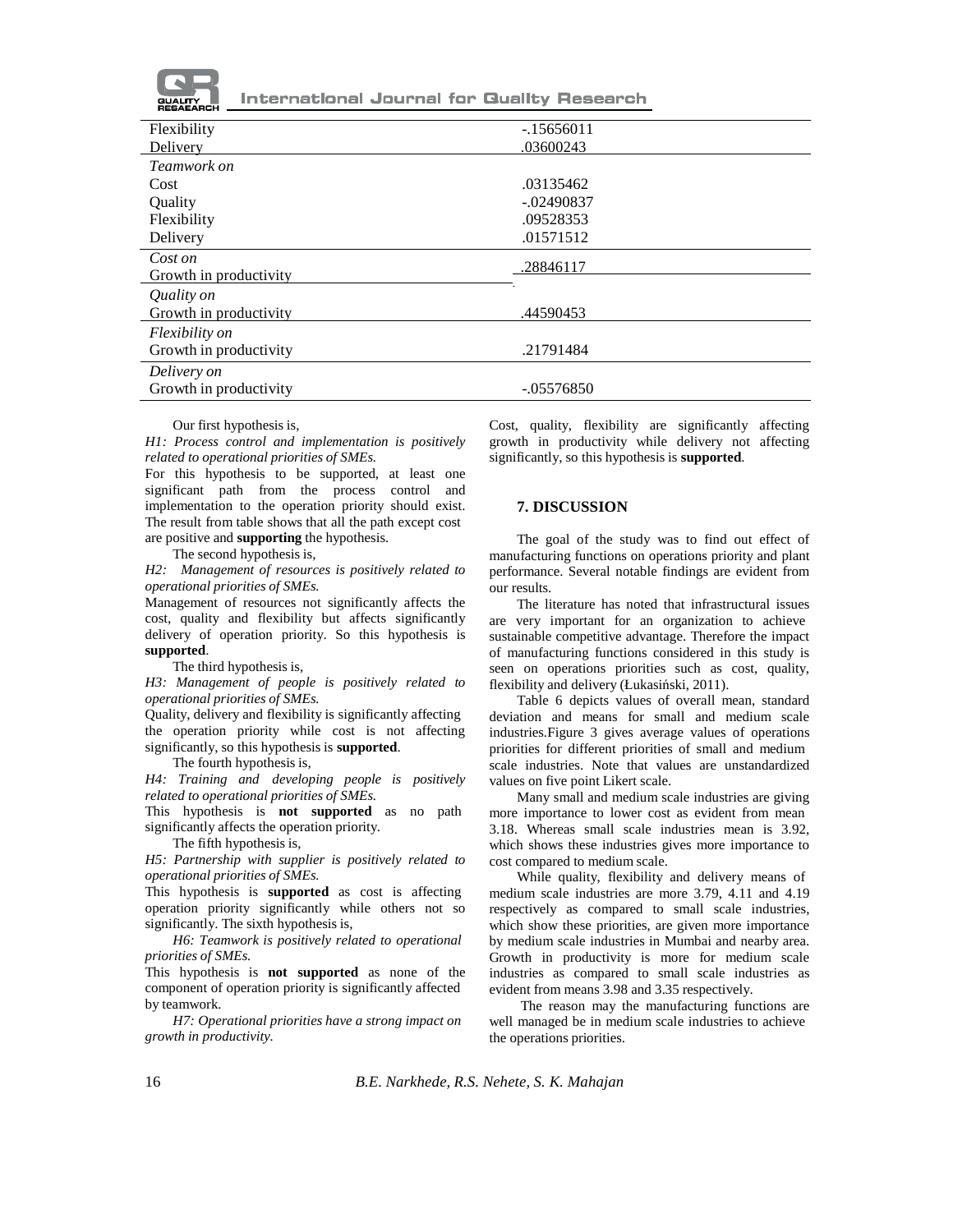

| Twore of means of shade and meaning searc mansinios.                       |      |                          |                                  |                                   |
|----------------------------------------------------------------------------|------|--------------------------|----------------------------------|-----------------------------------|
| <b>Construct</b>                                                           | Mean | Std.<br><b>Deviation</b> | <b>Small scale</b><br>industries | <b>Medium</b> scale<br>industries |
| <i>lanufacturing functions:</i><br>Process control and implementation (Pc) | 5.03 | 1.374                    | 4.79                             | 5.21                              |
| Management of resources (Mr)                                               | 4.44 | 1.468                    | 4.23                             | 4.59                              |
| Management of $people(Mp)$                                                 | 4.66 | .935                     | 5.00                             | 4.40                              |
| Training and developing people (Td)                                        | 4.69 | 1.113                    | 4.35                             | 4.95                              |
| Partnership with supplier (Ps)                                             | 5.00 | 1.239                    | 4.60                             | 5.30                              |
| Teamwork (Tw)                                                              | 5.27 | 1.346                    | 5.09                             | 5.40                              |
| Operation priorities:                                                      | 3.80 | 1.257                    | 3.92                             | 3.70                              |
| Cost                                                                       |      |                          |                                  |                                   |
| <b>Ouality</b>                                                             | 3.49 | .992                     | 3.10                             | 3.79                              |
| Flexibility                                                                | 3.94 | 1.293                    | 3.71                             | 4.11                              |
| Delivery                                                                   | 3.70 | 1.407                    | 3.05                             | 4.19                              |
| Growth in productivity                                                     | 3.71 | 1.335                    | 3.35                             | 3.98                              |

*Table 6 Means of small and medium scale industries.* 



*Figure 3 Comparison of means of operations priorities.*

Figure 4 gives an overview of the mean values for manufacturing functions, whereby the ordinate manufacturing functions, whereby the ordinate represents the unstandardized values on a 6-point Likert scale.



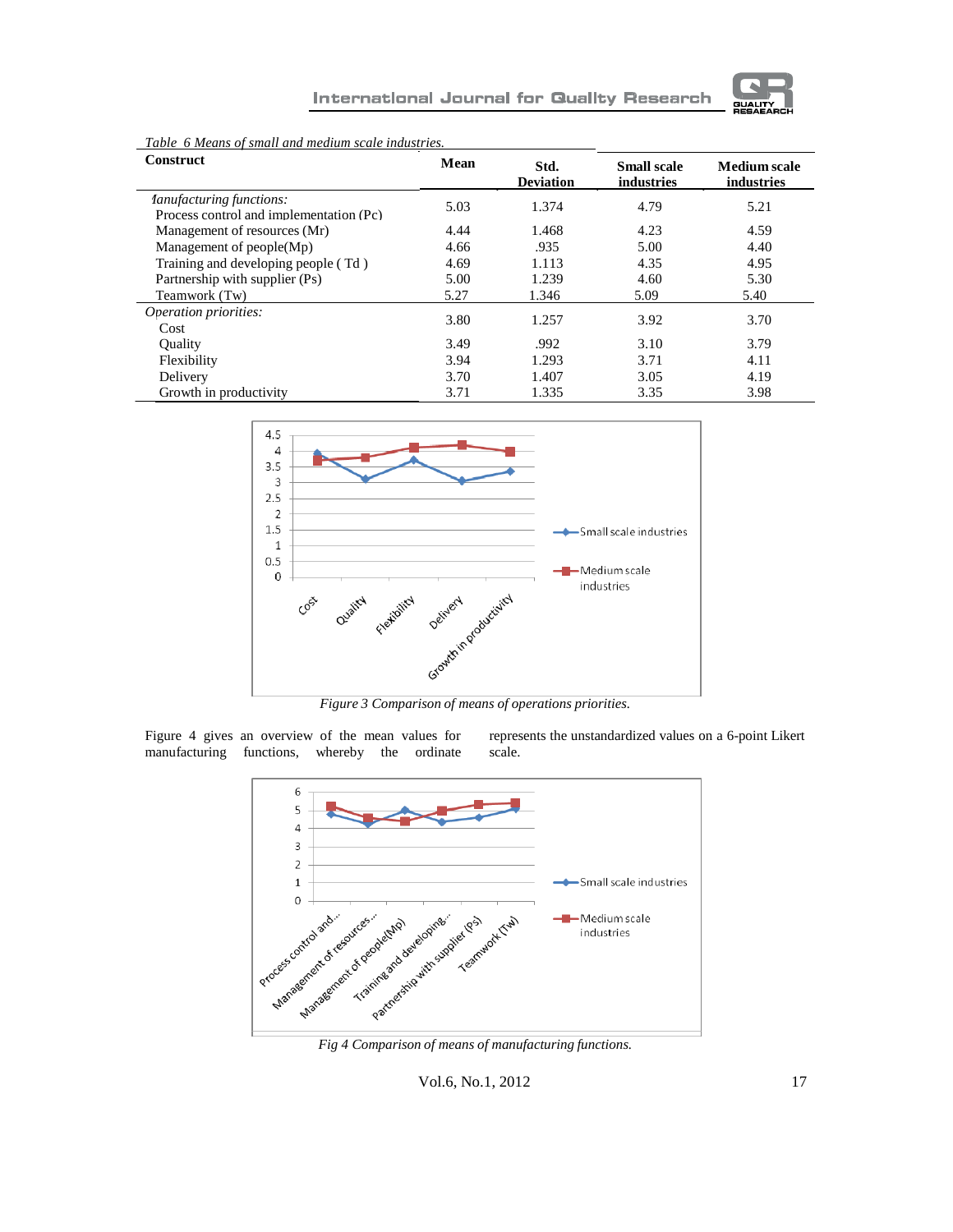

#### **7. LIMITATIONS AND CONCLUSION**

This study focuses on relationship between manufacturing functions, operation priorities at the plant level, as opposed to more operational activities enacted at business unit levels. These differences should be considered when our results are compared to prior research. Another limitation stems from our reliance on sole respondents as sources of data. The positions of the respondents, as well as steps taken in data collection and analysis argue against serious effects of bias and common method variance. However, the potential of these threats to validity cannot be completely ruled out. We also address a somewhat very limited performance measures. Growth in productivity is insufficient to provide a more comprehensive set of measures of business performance (Eve *et al.*, 2003).

Using data from a variety of manufacturing industries, this study examines the seven hypotheses formed on the basis of conceptual model. The results show that there exists a positive relation between manufacturing functions and operation priorities as four out of six the dimensions measured such as Process control and implementation, Management of resources,

Management of people, and Partnership with supplier are positively related, while two dimensions Training and developing and Teamwork are not positively related. Findings also support strong impact of operation priorities with growth in productivity as a measure of performance. Several notable findings are evident from our results. The literature has noted that infrastructural issues are very important for an organization to achieve sustainable competitive advantage. Many small and medium scale industries are giving more importance to lower cost as evident from mean 3.18. Whereas small scale industries mean is 3.92, which shows these industries gives more importance to cost compared to medium scale. While quality, flexibility and delivery means of medium scale industries are more 3.79, 4.11 and 4.19 respectively as compared to small scale industries, which show these priorities, are given more importance by medium scale industries in Mumbai and nearby area. Growth in productivity is more for medium scale industries as compared to small scale industries as evident from means 3.98 and 3.35 respectively. The reason may the manufacturing functions are well managed be in medium scale industries to achieve the operations priorities.

## **REFERENCES:**

.

- [1] Annual Report 2008-09. Website of Ministry of Micro, Small & Medium Enterprise[s](http://msme.gov.in/msme_aboutus.htm) [http://msme.gov.in/msme\\_aboutus.htm](http://msme.gov.in/msme_aboutus.htm) accessed on 3/4/2011
- [2] Besterfield Dale H. et.al, 2003. Total Quality Management. Pearson Education, Delhi.
- [3] Bititci U.S.et.al. 2000. Dynamics of performance measurement systems. International Journal of Operations and Production Management, Vol.20 No.6, PP.692-704.
- [4] Bryan D. Presott, 1995. Crating a world class quality organization. Kogan Page Limited, London.
- [5] Buffa, E.S., 1984. Meeting the Competitive Challenge. Dow Jones-Irwin, Homewood, IL.
- [6] Eve D. Rosenzweig, Aleda V. Roth, James W. Dean Jr., 2003. The influence of an integration and strategy on competitive capabilities and business performance: An exploratory study of consumer products manufacturers. Journal of Operations Management 21, 437–456
- [7] Eve D. Rosenzweig, George S. Easton, 2010. Tradeoffs in Manufacturing? A Meta-Analysis and Critique of the Literature. Production and Operations Management. Volume 19, Issue 2, pages 127– 141, March/April 2010.
- [8] Ferdows K., De Meyer A., 1990. Lasting improvements in manufacturing performance of strategic group memberships and organizational performance. Journal of Operations Management, 9(2), 168- 184.
- [9] Fine C. H., Hax A. C.1985. Manufacturing Strategy: A Methodology and an Illustration. Interfaces 15, 6, 28-46.
- [10] Flynn Barbara B, Sakakibara Sadao, Schroeder Roger G, 1995. Relationship between JIT and TQM: Practices and performance. Academy of Management Journal Oct 1995; 38, 5.
- [11] Gupta, Y.P., Somers, T.M., 1996. Business strategy, manufacturing flexibility, and organizational performance relationships: a path analysis approach. Production and Operations Management 5, 204– 233.
- [12] Hair, J. F., Black, W. C., Babin, B. J., Anderson, R. E., & Tatham, R. L. (2006). Multivariate Data Analysis (Sixth Ed.). Upper Saddle River, NJ: Prentice-Hall.
- [13] Haynes R.H., Wheelwright S.C., 1984. Restoring Our Competitive Edge: Competing Through Manufacturing. John Wiley & Sons New York, 1984.
- [14] Jorn-Henrik Thun, 2008, Empirical analysis of manufacturing strategy implementation, Int. J. Production Economics 113, 370–382.
- [15] Kaiser, H. (1974). An Index of Factorial Simplicity. Psychometrika, 39, 31-36.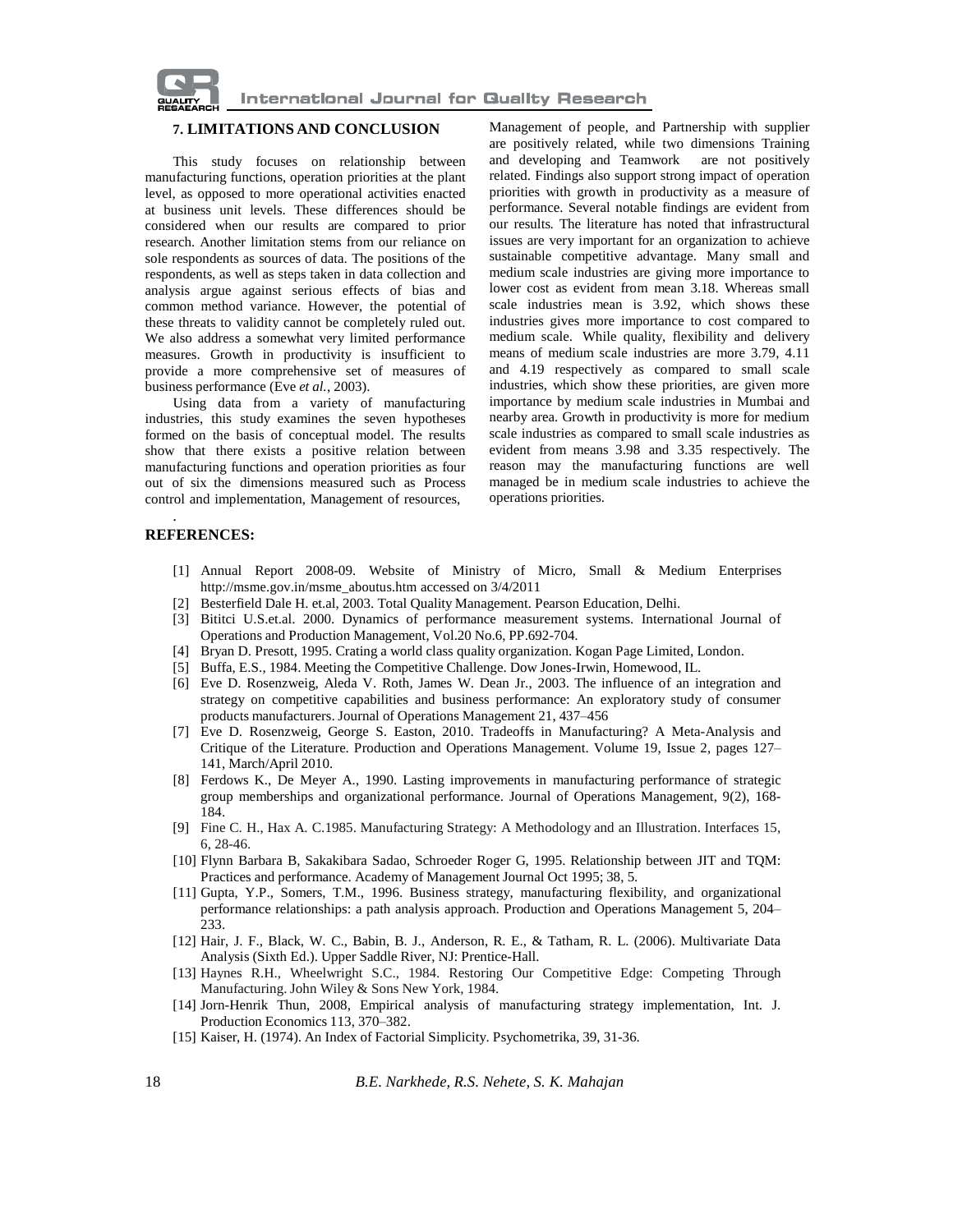

- [16] Kim JS, Arnold P., 1992. Manufacturing competence and business performance: a framework and empirical analysis. International Journal of Operations and Production Management 13(10):4–26
- [17] Kitazawa S. and Sarkis J., 2000. The relationship between ISO 14001 and continuous source reduction programs. International Journal of Operations and Production Management, Vol.20 No.2, PP.127-147.
- [18] Koufteros, X. A., Vonderembse, M. A., & Doll, W. J. (2002). Examining the Competitive Capabilities of Manufacturing Firms. Structural Equation Modeling, 9(2), 256-282.
- [19] Łukasiński W.. 2011. The process of the formation of the quality of organisation's functioning and development. International Journal for Quality Research 5, (3): 223-230.
- [20] Lockamy A., 1998. Quality focused performance measurement systems: a normative model. International Journal of Operations and Production Management, Vol.18 No.8, PP.740-766.
- [21] Medori d. and Steeple, 2000. A framework for auditing and measuring performance measurement systems. International Journal of Operations and Production Management, Vol.20 No.5, PP.520-533
- [22] Natasa Vujica Herzog, Stefano Tonchia, Andrej Polajnar, 2009. Linkages between manufacturing strategy, benchmarking, performance measurement and business process reengineering, Computers & Industrial Engineering 57, 963–975
- [23] Nunnaly, J.C., Bernstein, I.H., 1994. Psychometric Theory, third ed. McGraw-Hill, New York, NY.
- [24] Peter T. Ward et.al. 1998. Competitive Priorities in Operations Management", Decision Sciences vol.29 no.4, 1035-1046
- [25] Powell, T.C., 1995. Total quality management as competitive advantage: A review and empirical study. Strategic Management Journal, 16(1), 15-37.
- [26] Ram Narsimhan, Jayanth Jayram, 1998. Casual Linkages in Supply Chain Management: An Exploratory Study of North American Firms. Decision Sciences vol.29 no.3, 579-605.
- [27] Ricardo M. Pino, 2007. TQM Practices in Manufacturing and Service Companies in Peru. Journal of CENTRUM Cathedra, 47-56.
- [28] Sharma, S. (1996). Applied Multivariate Techniques. Hoboken: John Wiley & Sons.
- [29] Skinner W., 1969. Manufacturing- Missing Link in Corporate Strategy. Harvard Business Review May-June, 136-145.
- [30] Skinner W., 1974. The Focused Factory. Harvard Business Review May-June 1974, 112-121.
- [31] Srinivasan, A., 1985. Alternative measure of system effectiveness: associations and implications. MIS Quarterly 9, 243–253.
- [32] Statistical outline of India 2009-10, TATA services Limited, Mumbai.
- [33] T. J. Hill, 1992. Incorporating Manufacturing Perspective in Corporate Strategy, manufacturing Strategy Process and Content. Chapman & Hall London.
- [34] Tabachnick, B. G., & Fidell, L. S. (2007). Using Multivariate Statistics (5th Ed.). Boston: Pearson.
- [35] Tufan kok and Erhan Bozdag, 2009. The impact of AMT practices on firm performance in manufacturing SMEs. Robotics and Computer-Integrated Manufacturing 25, 303–313
- [36] Vickery, S., Droge, C., Markland, R.E., 1993. Production competence and business strategy: do they affect business performance. Decision Sciences 24 (2), 435–456
- [37] Vickery, S., Droge, C., Markland, R.E., 1997. Dimensions of manufacturing strength in the furniture industry. Journal of Operations Management 15 (3), 317–330.
- [38] White, G., 1996. A meta-analysis model of manufacturing capabilities. Journal of Operations Management 14 (4), 315–331.
- [39] Wood, C.H., 1991. Operations strategy: decision patterns and measurement, Unpublished PhD Dissertation. Ohio State University, Columbus, OH.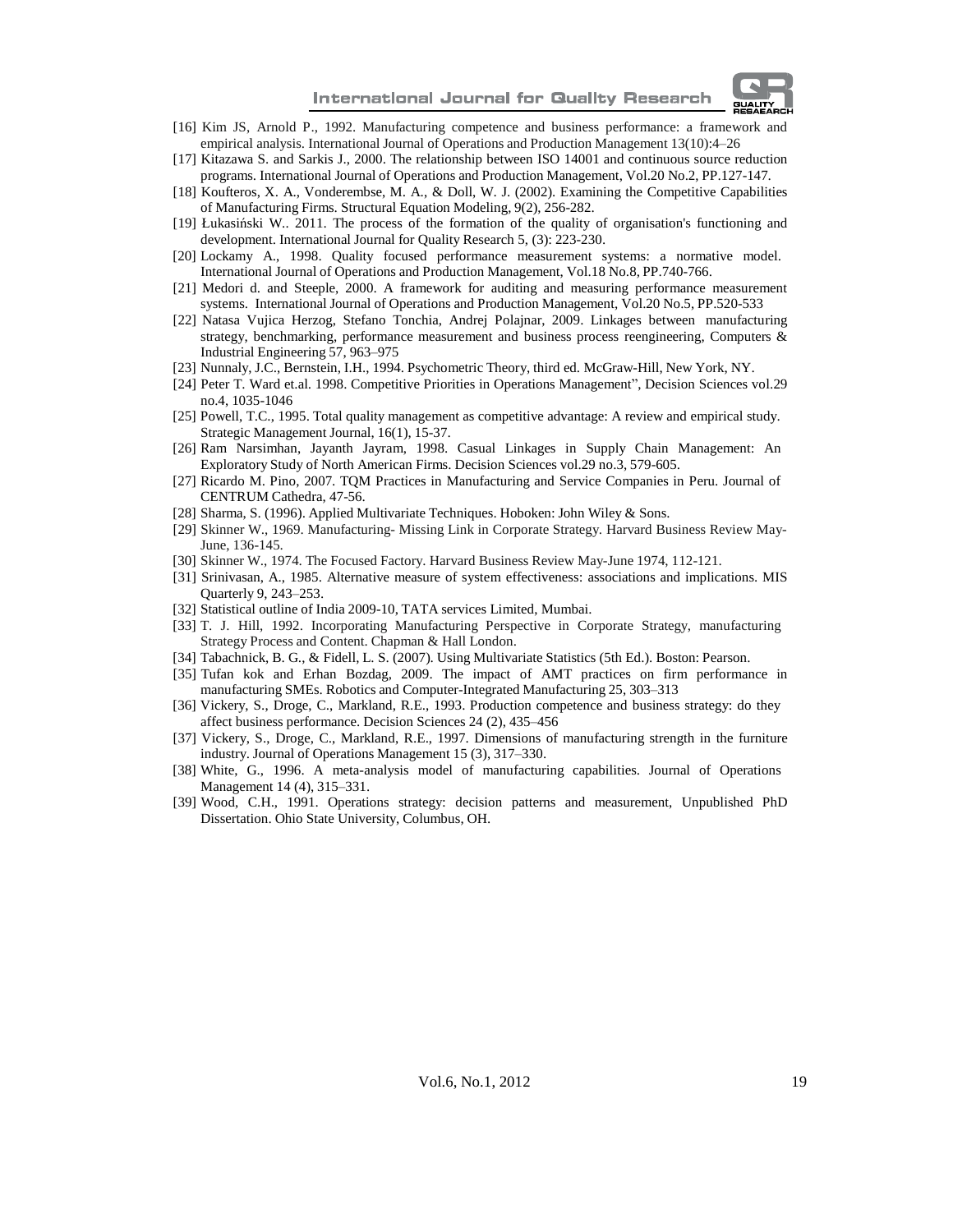

# *Appendix A: Construct reliability and validity analysis*

|    | <b>Construct item</b>                                                         |         | Construct statistics<br>Factor |           |          |
|----|-------------------------------------------------------------------------------|---------|--------------------------------|-----------|----------|
|    |                                                                               | loading | Eigenvalue                     | %Variance | Cronbach |
|    |                                                                               |         |                                |           | alpha    |
|    | Process control and improvement                                               |         | 1.893                          | 75.57     | 0.951    |
| 1. | We have identified all key processes.                                         | 892     |                                |           |          |
| 2. | All key processes have been customised and                                    | .670    |                                |           |          |
|    | brought under control.                                                        |         |                                |           |          |
| 3. | Major supplier's processes have been customised<br>and brought under control. |         |                                |           |          |
| 4. | Regular quality audits (at least annually) are                                | .861    |                                |           |          |
|    | conducted                                                                     | .870    |                                |           |          |
| 5. | System, methods and procedures are regularly                                  |         |                                |           |          |
|    | reviewed and updated in line with best current<br>practice.                   | .921    |                                |           |          |
| 6. | In our industry process is controlled and                                     | .888    |                                |           |          |
|    | improved by adopting statistical tools and                                    |         |                                |           |          |
|    | techniques                                                                    |         |                                |           |          |
| 7. | We use concurrent approach while designing                                    | .872    |                                |           |          |
|    | product and processes.                                                        |         |                                |           |          |
| 8. | Organisations have been identified which could                                | .926    |                                |           |          |
|    | be used for benchmarking for process planning                                 |         |                                |           |          |
|    | and control                                                                   | .874    |                                |           |          |
| 9. | Quality improvement team has been formed and                                  |         |                                |           |          |
|    | given the information, tools, training and                                    |         |                                |           |          |
|    | empowerment they need to do the job effectively.                              |         |                                |           |          |
|    | 10. People have been trained to carry out their task to<br>standard.          | .855    |                                |           |          |
|    | 11. Written standardised work procedures have been                            |         |                                |           |          |
|    | prepared and are strictly enforced.                                           | .777    |                                |           |          |
|    | 12. Productivity is constantly monitored and analysed                         |         |                                |           |          |
|    | 13. Our manufacturing facilities are flexible enough                          | .479    |                                |           |          |
|    | to adapt the design changes and customer                                      |         |                                |           |          |
|    | demands                                                                       | .495    |                                |           |          |
|    | 14. Unit labour cost is an important aspect for being                         |         |                                |           |          |
|    | competitive.                                                                  | .495    |                                |           |          |
|    | <b>Management of resources</b>                                                |         |                                |           |          |
| 1. | We have a system for measuring and monitoring                                 |         | 1.394                          | 75.04     | 0.909    |
|    | the productivity of manpower.                                                 | .796    |                                |           |          |
| 2. | We have a system for measuring and monitoring                                 |         |                                |           |          |
|    | the productivity of machinery.(capacity planning)                             |         |                                |           |          |
| 3. | We have a system for measuring and monitoring                                 |         |                                |           |          |
|    | the productivity of materials.(inventory control)                             | .939    |                                |           |          |
| 4. | We have a system for measuring and monitoring<br>the productivity of money.   |         |                                |           |          |
| 5. | Our industry has identified the best performer for                            | .930    |                                |           |          |
|    | benchmarking.                                                                 |         |                                |           |          |
| 6. | We regularly review and update our performance                                |         |                                |           |          |
|    | measures.                                                                     | .726    |                                |           |          |
| 7. | We regularly review how to use technology and                                 |         |                                |           |          |
|    | resources effectively.                                                        | .842    |                                |           |          |
| 8. | Our information system is transparent and                                     |         |                                |           |          |
|    | effective.                                                                    | .540    |                                |           |          |
| 9. | We regularly do maintenance and replacement of                                |         |                                |           |          |
|    | parts and follow systematic maintenance                                       |         |                                |           |          |
|    |                                                                               | .605    |                                |           |          |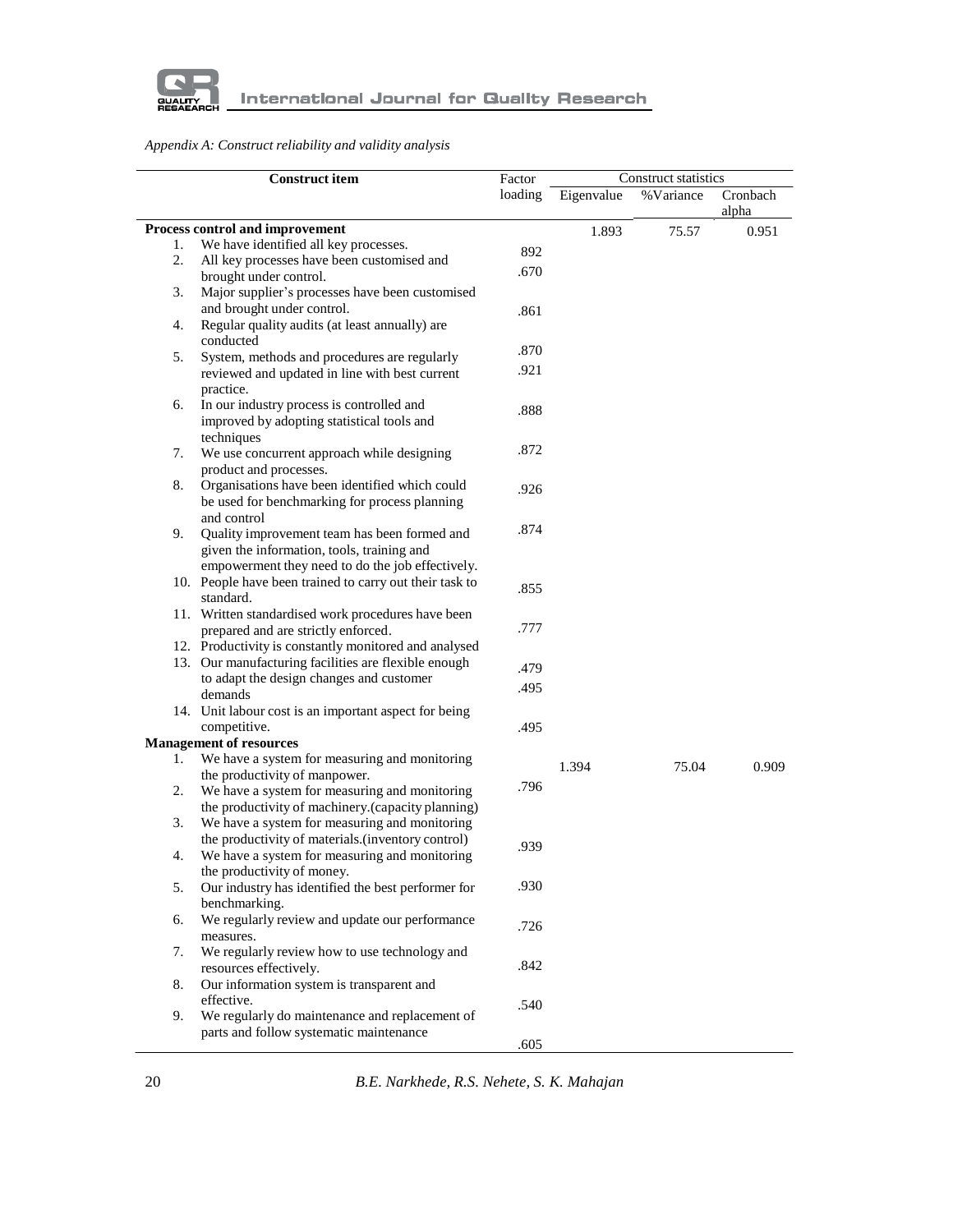|                  |                                                    |      |       |       | <b>RESAEARCI</b> |
|------------------|----------------------------------------------------|------|-------|-------|------------------|
|                  | programme for machineries                          |      |       |       |                  |
|                  | <b>Management of people</b>                        | .567 |       |       |                  |
| 1.               | All our employees knows the organizations          |      |       |       |                  |
|                  | mission and key objectives                         | .873 |       |       |                  |
| 2.               | Manufacturing strategy is formulated and known     |      |       |       |                  |
|                  | to all the employees in the organisation           |      | 1.216 | 78.96 | 0.842            |
| 3.               | We involve people in planning and problem          | .670 |       |       |                  |
|                  | solving                                            |      |       |       |                  |
| 4.               | We give constructive criticism when people's       |      |       |       |                  |
|                  | performance is not up to standard.                 | .895 |       |       |                  |
| 5.               | We insist on people accepting personal             |      |       |       |                  |
|                  | responsibility for the quality of their work       | .858 |       |       |                  |
| 6.               | We encourage employees to use their initiative     |      |       |       |                  |
|                  | and to participate in a process of continuous      | .891 |       |       |                  |
|                  | improvement                                        |      |       |       |                  |
| 7.               | We prevent attrition of employee by giving         | .916 |       |       |                  |
|                  | incentives to them                                 |      |       |       |                  |
|                  | <b>Training and developing people</b>              |      |       |       |                  |
| 1.               | In our industry all levels of employees (including | .429 |       |       |                  |
|                  | management) dedicate sufficient time to learn the  |      |       |       |                  |
|                  | principles and techniques of quality               | .661 |       |       |                  |
|                  | improvement?                                       |      |       |       |                  |
| 2.               | All the employees capable of applying the          |      |       |       |                  |
|                  | knowledge and skills learned in training to their  |      | 1.40  | 78.26 | 0.894            |
|                  | work                                               | .957 |       |       |                  |
| 3.               | The organization have an incentive or              |      |       |       |                  |
|                  | recognition program to reward the effort of        |      |       |       |                  |
|                  |                                                    |      |       |       |                  |
|                  | employees toward quality improvement               | .739 |       |       |                  |
| 4.               | Our industry is committed for continuous training  |      |       |       |                  |
|                  | and development                                    | .837 |       |       |                  |
| 5.               | All the employees are aware of the company's       |      |       |       |                  |
|                  | commitment to training and development             |      |       |       |                  |
| 6.               | In our industry often performance is discussed     |      |       |       |                  |
|                  | with employees                                     | .913 |       |       |                  |
| 7.               | The proportion of our employees with a relevant    |      |       |       |                  |
|                  | vocational qualification and skill is adequate.    |      |       |       |                  |
| 8.               | We have identified organizations that we could     | .635 |       |       |                  |
|                  | use for benchmarking of training and               |      |       |       |                  |
|                  | development policies.                              | .801 |       |       |                  |
| <b>Team work</b> |                                                    |      |       |       |                  |
| 1.               | There is effective communication amongst team      |      |       |       |                  |
|                  | members of organization                            | .667 |       |       |                  |
| 2.               | The purpose, method and procedures to be used is   |      |       |       |                  |
|                  | clear to all members of team                       | 479  |       |       |                  |
| 3.               | The team members trust one another                 |      |       |       |                  |
| 4.               | The team members are aware of individual           |      |       |       |                  |
|                  | differences and capabilities                       |      | 2.12  | 72.79 | 0.637            |
| 5.               | The team members create their own performance      | .675 |       |       |                  |
|                  | measurement system                                 |      |       |       |                  |
|                  | <b>Partnership with suppliers</b>                  |      |       |       |                  |
| 1.               | Management teams and major suppliers discuss       | .004 |       |       |                  |
|                  | on key policy issues                               |      |       |       |                  |
| 2.               | Efforts are made to solve problems related to      | .605 |       |       |                  |
|                  | quality, production, delivery schedule through     | .799 |       |       |                  |
|                  | standard procedure                                 |      |       |       |                  |
| 3.               | The company shares the resources and system        |      |       |       |                  |
|                  | with major suppliers production planning system    | .905 |       |       |                  |
| 4.               | The company shares the resources and system        |      |       |       |                  |

Vol.6, No.1, 201